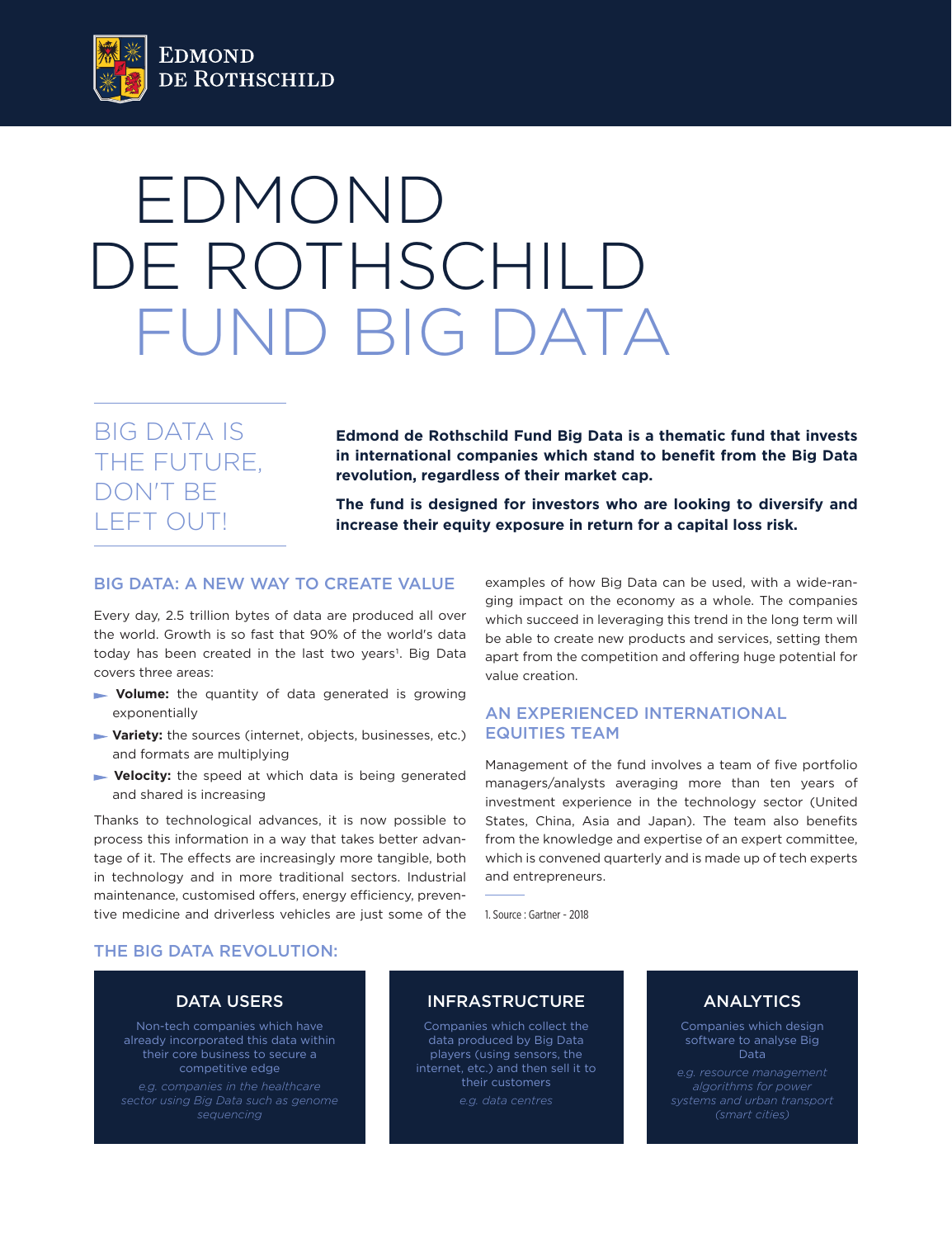

## KEY POINTS

The fund's objective is to take advantage of the Big Data revolution by investing in companies that are directly involved in the area or that might see their business model transformed by it

A deeply rooted trend with potential for growth in all sectors

An investment approach driven by conviction and based on fundamental analysis of companies which have tackled the issues surrounding Big Data head-on

Active investment seeking capital growth throughout a full economic cycle in return for risk of capital loss

## PERFORMANCE



**Performance data are related to the past. Past performance and volatility is no guarantee of future performance and volatility which may change over time, and can be separately affected by fluctuating exchange rates. Performance data does not take into account the fees and charges received when issuing and** 

**redeeming units.** Performance of the A EUR share of the Edmond de Rothschild Fund Big Data sub-fund from 31/08/2015 (inception date) to 29/05/2020. Performance 2019: 29.6%. Source: Edmond de Rothschild Asset Management (France). Edmond de Rothschild Fund BIG DATA is a sub fund of the Luxembourg-regulated SICAV with CSSF certification and is approved for marketing in Austria, Belgium, Switzerland, Germany, France, Italy, Luxembourg and the UK.

June 2020. Non-binding document. This marketing material has been issued by Edmond de Rothschild (Suisse) S.A.(hereinafter "Edmond de Rothschild") located at 18 rue de Hesse, 1204 Geneva, Switzerland, a Swiss bank authorised and regulated by the Swiss Financial Market Supervisory Authority (FINMA). It is not intended for persons who are citizens of, domiciled or resident in, or entities registered in a country or jurisdiction in which its distribution, publication, provision or use would infringe existing laws or regulations. This material has no contractual value and is provided to you for information purpose only and should not be construed as personalised investment advice or a recommendation or solicitation or offer to buy, sell or hold any security or financial instruments or to adopt any investment strategy. Some instruments and services, including custody, may be subject to legal restrictions or may not be available worldwide on an unrestricted basis. This material is based on information obtained from sources or third party materials considered reliable. Edmond de Rothschild uses its best effort to ensure the timeliness, accuracy, and comprehensiveness of the information contained in this document. Nevertheless, all information and opinions expressed herein are subject to change without notice. No guarantee is provided as to the exhaustiveness or accuracy of this material. The information contained within this material has not been reviewed in the light of an individual's specific circumstances, objectives or needs. Furthermore, tax treatment depends on the individual circumstances of each person and may be subject to change in the future. Therefore, a prospective investor is not released from the need to exercise his/her own judgment with regard to his/her specific investment objectives or to seek financial, legal or tax advice from professional advisers as appropriate. This document does neither constitute legal nor tax advice. Every investment entails risks, particularly the risk of fluctuating prices and returns. Past performance and volatility are no indication of future performance or volatility and are not constant over time. Special risks are associated with foreign investing, including currency fluctuations, economic instability and political developments. The investor may not receive back the full amount invested. When an investment is denominated in a currency other

than the reporting currency, changes in exchange rates may have an adverse effect on the value of that investment. The liquidity of an investment is subject to supply and demand. Some products may not have a well-established secondary market or in extreme conditions may be difficult to value, resulting in price volatility and making it difficult to obtain a price to dispose of the asset. Furthermore, the instruments or investment strategies mentioned in this material may carry risks other risks. No entity part of the Edmond de Rothschild Group, neither its directors, officers nor employees, can be held liable for direct or indirect harm, losses, costs, claims, compensation or any other expenses that may result from the use or distribution of this material or from any decision to invest, divest or take no action on the basis of this material. Reproducing or distributing this material in whole or in part to any third party without the prior written consent of Edmond de Rothschild is prohibited. The "Edmond de Rothschild Fund" funds mentioned in this material are sub-funds of the Edmond de Rothschild Fund SICAV, which are organized under the laws of Luxembourg, and have been approved to be offered in Switzerland by the Swiss Financial Market Supervisory Authority («FINMA»). The Prospectus, the annual and semi-annual reports, KIDs, articles of association can be obtained, free of charge upon request, from the Representative or from the following website: http:// funds.edram.com.

#### REPRESENTATIVE AND PAYING SERVICE IN SWITZERLAND

EDMOND DE ROTHSCHILD (SUISSE) S.A. Rue de Hesse 18 ; CH - 1204 Geneva

**ch.edram.com**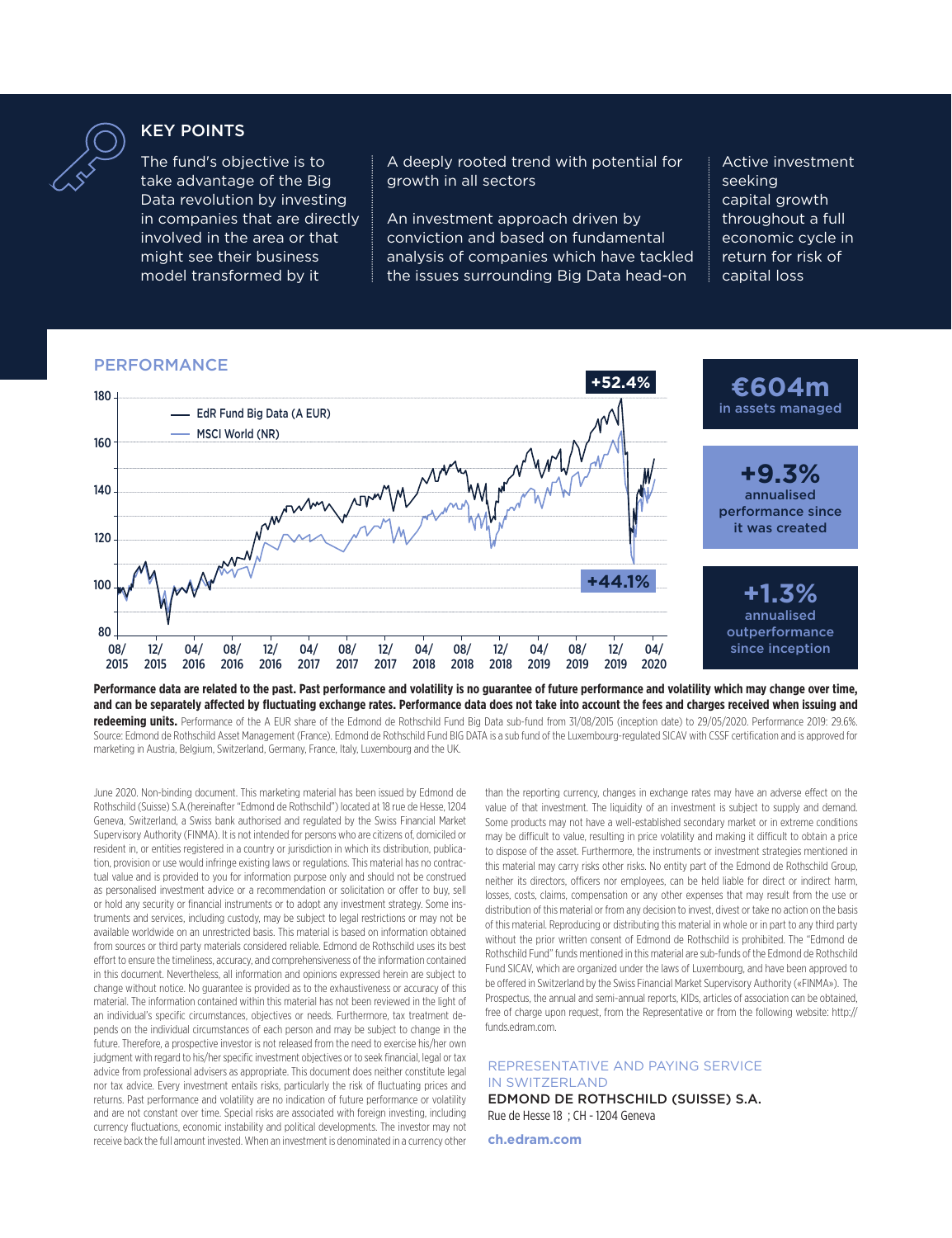

**JACQUES-AURÉLIEN MARCIREAU** Fund Manager, Edmond de Rothschild Fund Big Data\*



**XIADONG BAO** Fund Manager, Edmond de Rothschild Fund Big Data\*

### INTERVIEW

# WHAT IS YOUR INVESTMENT PHILOSOPHY, MAKES THE FUND UNIQUE, AND HOW IS YOUR PROCESS AFFECTED BY THE CRISIS?

The Fund's relative uniqueness lies in its positioning: our goal is to seize the opportunities offered by the Big Data revolution on a vast scale and in all sectors, which means moving beyond 100% tech stocks. The theme of the fund's growth is truly generalized, since it concerns many sectors of the economy.

The fund's exposure is around 50% to technology, media and telecommunications, and the remaining 50% is invested in the top "data users" in the traditional sectors (such as business services, banks and insurance companies), whose business model is being transformed through the introduction of Big Data and digital strategies. The fund strives to maintain a balanced profile with regard to sectors, style and market cap.

The systemic nature of the last market downturn has resulted in indiscriminate selling of many high-quality securities. In this unprecedented crisis, some companies will be able to overtake their counterparts with the right range of products and services, a solid corporate culture and superior business models that allow them to prosper in the post-pandemic world. As active management professionals, we have the ability to identify and invest in those companies – the ones which can weather this crisis and have demonstrated their capacity to create value for their shareholders.

# HOW DO YOU THINK THE APPROACH TO MARKETS WILL CHANGE AS A RESULT OF THIS GLOBAL HEALTH CRISIS?

We believe that the unprecedented magnitude of the crisis and subsequent level of uncertainty/volatility have led to many investors taking a step back and revising their approach to the markets.

The somewhat complacent attitude that had prevailed until late January created an extreme aversion to risk, and the world equity indices were left at -32%2. This drop in the market and the uncertainty about the duration and depth of the crisis have led to a much higher level of scrutiny among investors: quality of business models and financial strength have moved to the forefront, with particular emphasis on what we call the "Unicorn vs Zombie paradigm".

In a nutshell, the crisis will accelerate some already dominant trends. Investors will have to be more specific and analyse companies from many different angles, since there will be winners but also many losers. This context of creative disruption will create some interesting opportunities for stock selection professionals based on active management, fundamentals and bottom-up analysis.

# WHAT CHANGES HAVE YOU INTRODUCED IN THE PORTFOLIO DUE TO THE MARKET CRISIS?

With regard to the theme of Big Data, we believe the secondary effects of the COVID-19 pandemic and the geopolitical factors will only further accelerate the trends that we are already incorporating within the funds, so we do not feel the need to change our selection. However, we have shown ourselves to be active in mass sales, with the intention of selectively increasing our exposure to certain securities that have been overly penalised despite their underlying fundamentals. We are taking the opportunity to expose our funds to mid-cap tech stocks which stand to hold a leading position in the future or be part of mergers and acquisitions once the dust has settled. We have identified mid-caps like Manhattan Associates and SailPoint, with first-class products and an attractive valuation, that are proving to be particularly interesting at this time and are strategic assets.

# THE GROWING USE OF TECHNOLOGY HAS REALLY BOOSTED THIS SECTOR. COULD YOU EXPLAIN WHICH SEGMENTS MIGHT BE EVEN MORE PROFITABLE AND WHICH MIGHT HAVE RUN THEIR COURSE?

This crisis has acted as a catalyst for many social changes and has made digital transformation the central focus for many sectors, at both the corporate and the individual level.

\*The identity of the portfolio manager presented in this document may change during the life of the product.